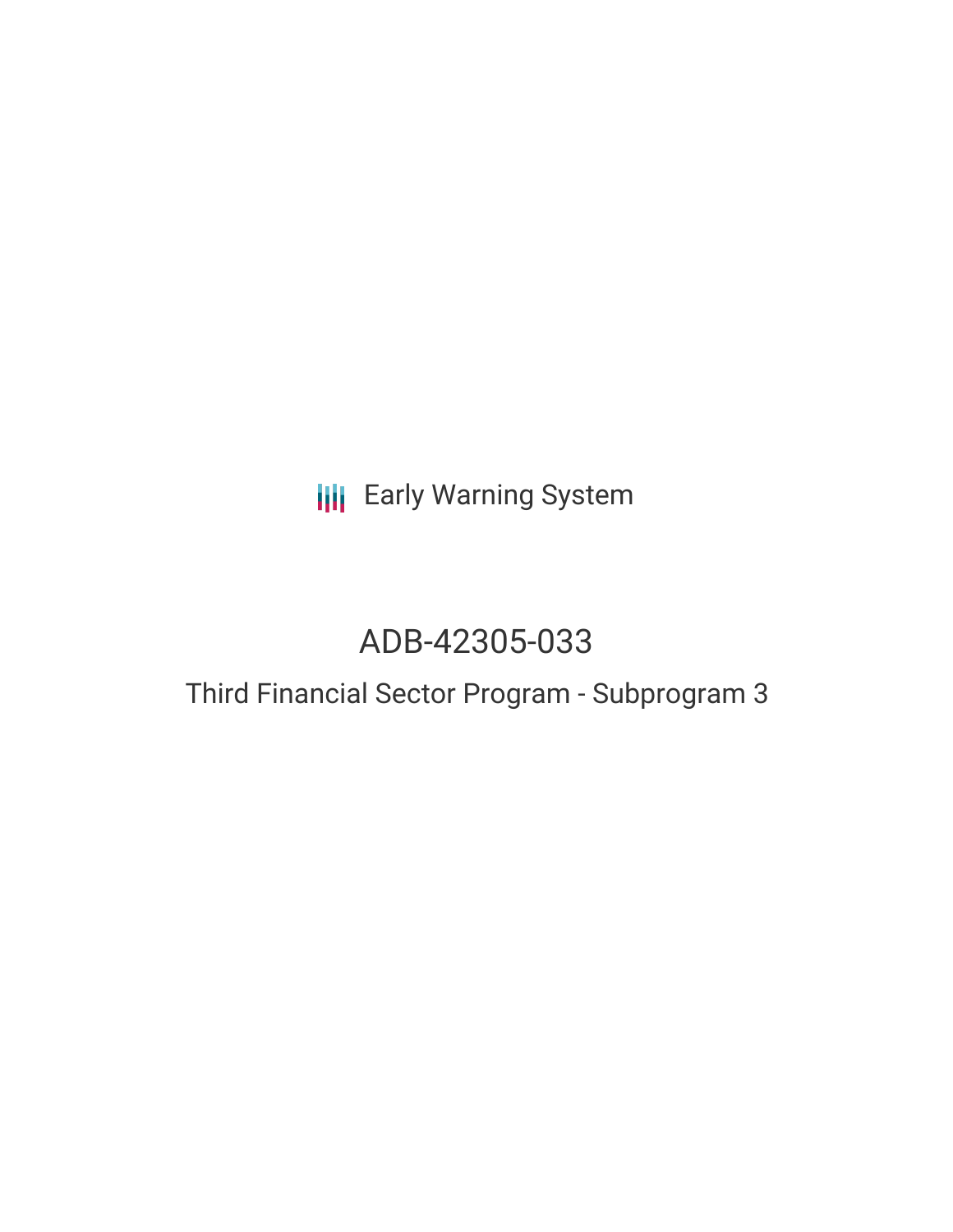

#### **Quick Facts**

| <b>Countries</b>               | Cambodia                                          |
|--------------------------------|---------------------------------------------------|
| <b>Financial Institutions</b>  | Asian Development Bank (ADB)                      |
| <b>Status</b>                  | Canceled                                          |
| <b>Bank Risk Rating</b>        | C                                                 |
| <b>Voting Date</b>             | 2014-11-18                                        |
| <b>Borrower</b>                | Government of Cambodia, National Bank of Cambodia |
| <b>Sectors</b>                 | Finance                                           |
| <b>Investment Type(s)</b>      | Loan                                              |
| <b>Investment Amount (USD)</b> | $$15.00$ million                                  |
| <b>Loan Amount (USD)</b>       | \$15.00 million                                   |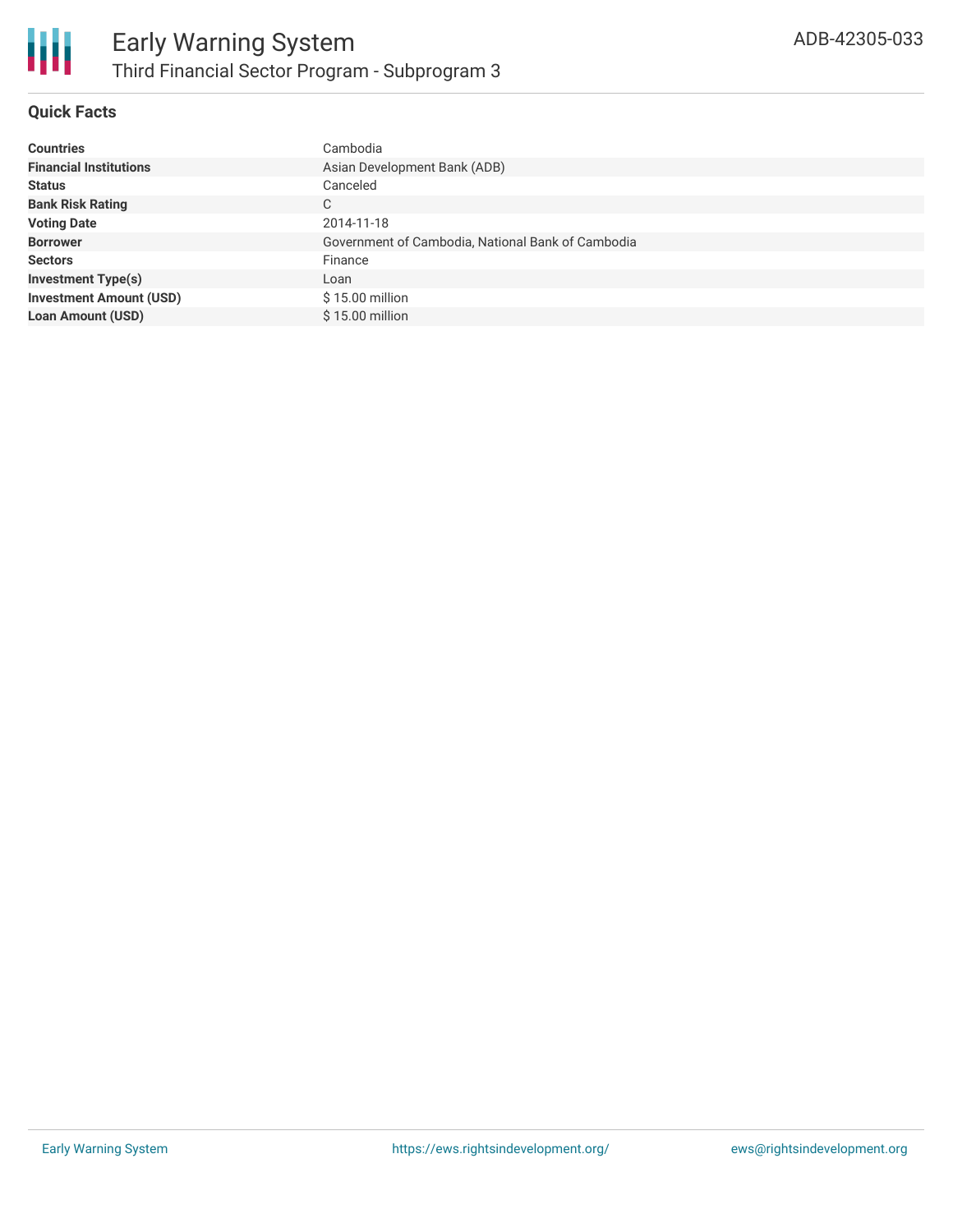

#### **Project Description**

According to ADB website, ADB is supporting Cambodia's reforms to promote the growth of its financial system and make it more resilient and efficient. The project will target improvements in the financial infrastructure and the legal, regulatory, and institutional framework. It will strengthen governance and enhance the efficiency of the financial sector.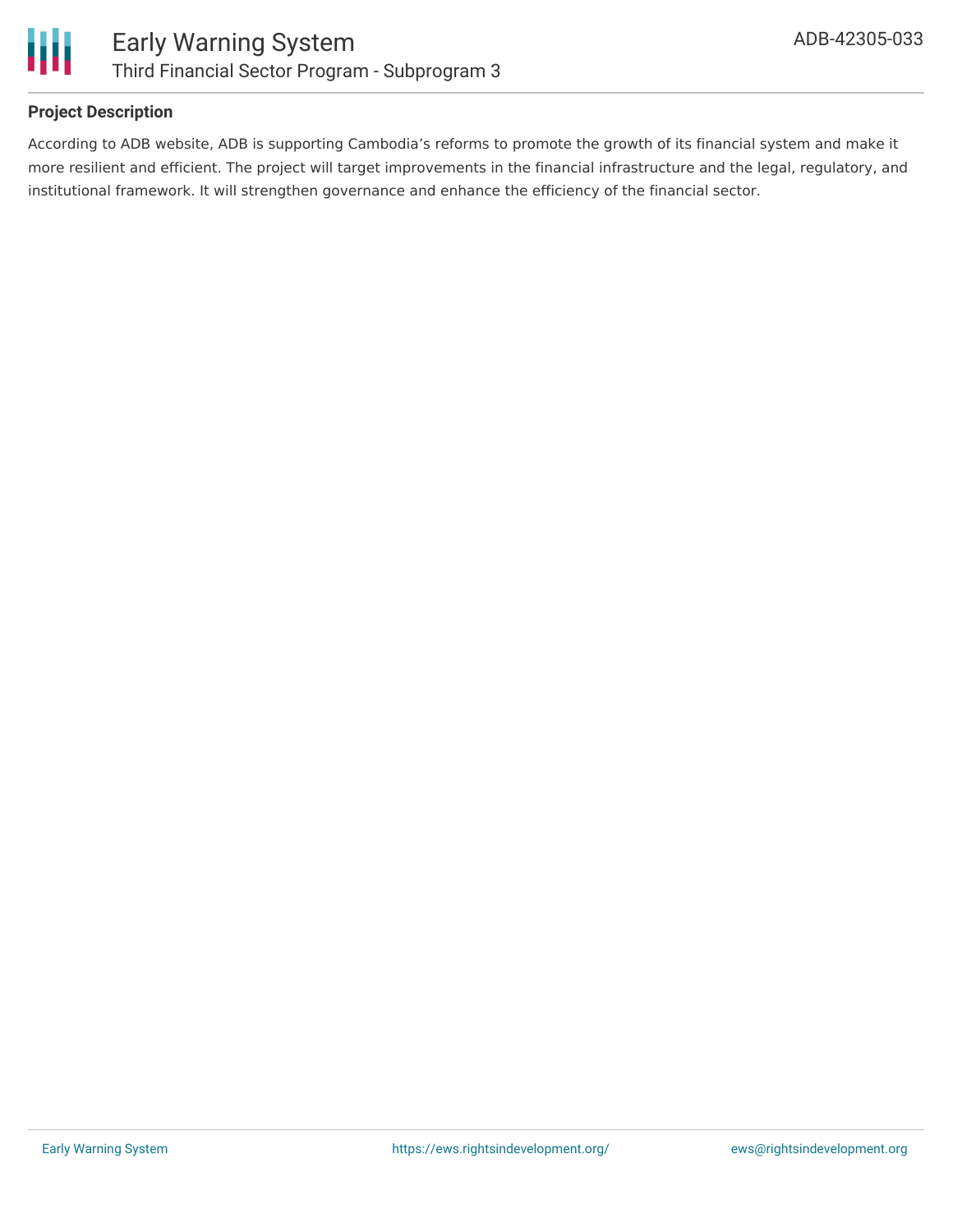

#### **Investment Description**

Asian Development Bank (ADB)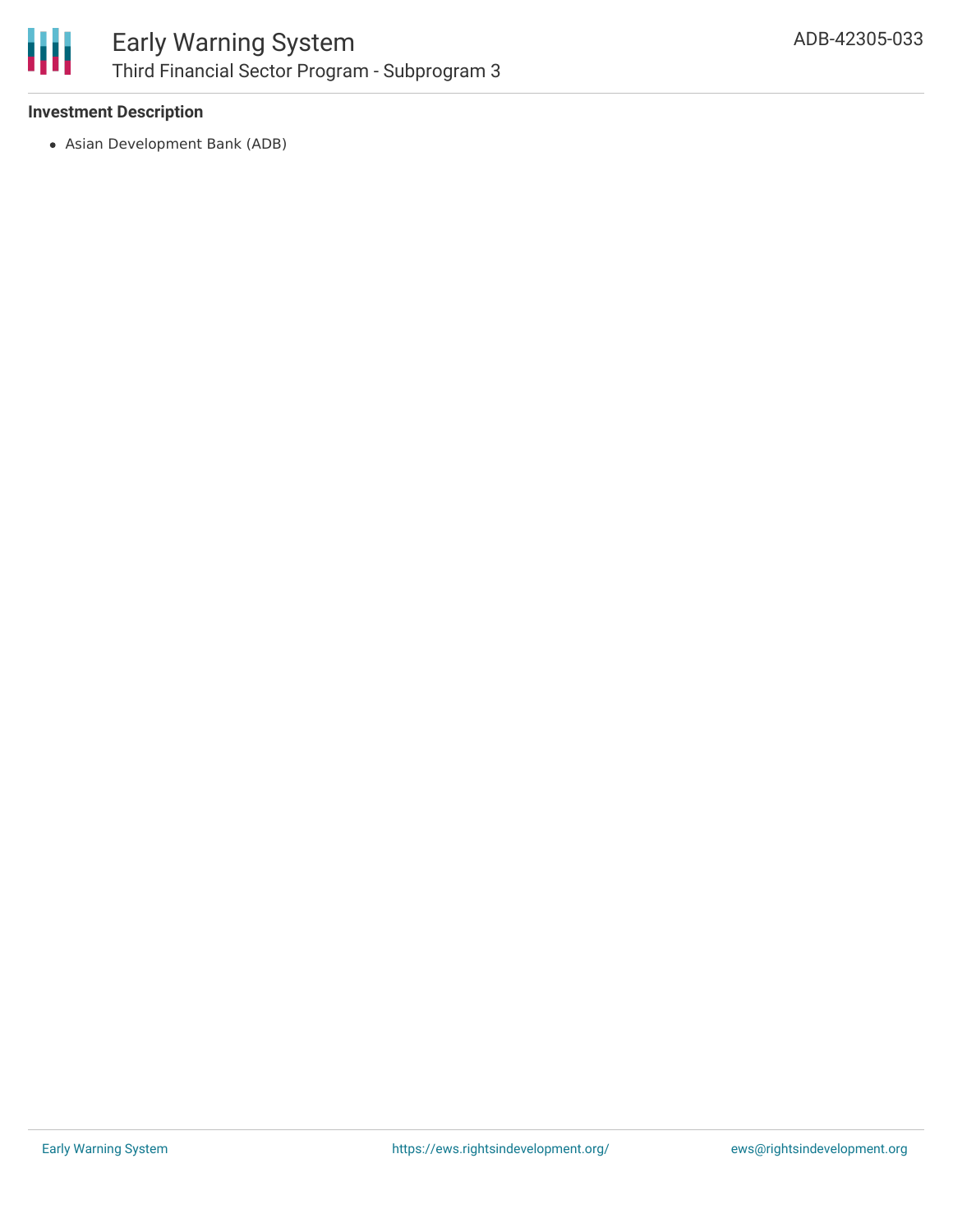

#### **Contact Information**

Project Officer: Aoki, Hiroyuki Southeast Asia Department No contact information provided at the time of disclosure.

#### ACCOUNTABILITY MECHANISM OF ADB

The Accountability Mechanism is an independent complaint mechanism and fact-finding body for people who believe they are likely to be, or have been, adversely affected by an Asian Development Bank-financed project. If you submit a complaint to the Accountability Mechanism, they may investigate to assess whether the Asian Development Bank is following its own policies and procedures for preventing harm to people or the environment. You can learn more about the Accountability Mechanism and how to file a complaint at: http://www.adb.org/site/accountability-mechanism/main